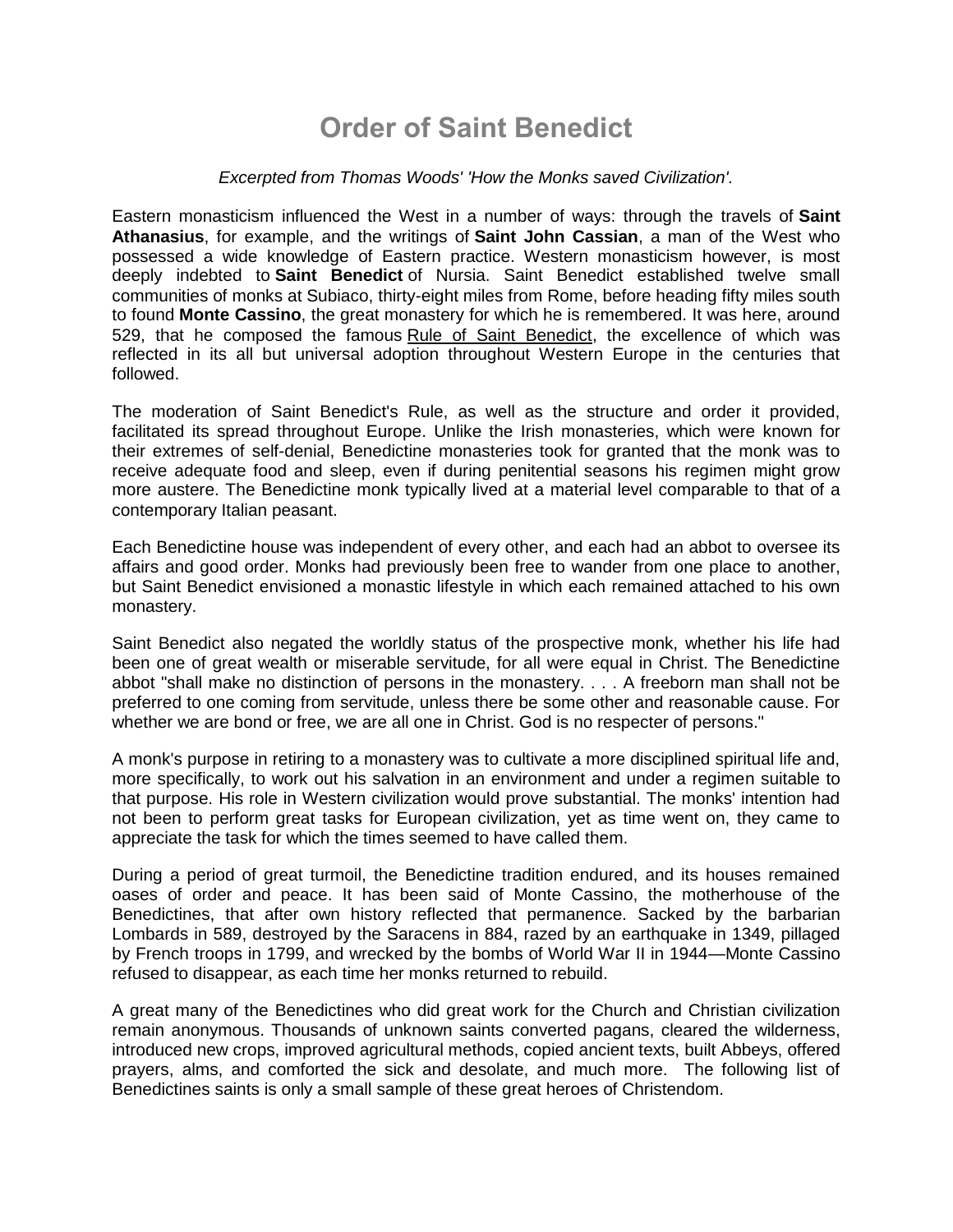# **Prominent Benedictines**

### **EARLY BENEDICTINES**

| Benedict of Nursia (d. 547)                     | Wrote the Rule of Benedict and founded the monastic movement in<br>Europe. Established monasteries throughout Italy.                                                           |  |
|-------------------------------------------------|--------------------------------------------------------------------------------------------------------------------------------------------------------------------------------|--|
| Scholastica [nun] (d. 543)                      | Sister of St. Benedict who founded a convent near her brother's<br>Abbey at Monte Cassino.                                                                                     |  |
| Maurus and Placid (d. 584)                      | Disciples of St. Benedict who lived at <b>Monte Cassino</b> , and continued<br>Benedicts work founding monasteries in Italy.                                                   |  |
| Gregory the Great (d. 604)                      | First pope from a monastic background. Instituted many reforms, and<br>became a doctor of the church.                                                                          |  |
| <b>FRANKISH MONKS - CAROLINGIAN RENAISSANCE</b> |                                                                                                                                                                                |  |
| Bertin the Great (d. 709)                       | Disciple of the Celtic missionary <b>Columbanus</b> , who founded a<br>monastery in Western Frankish territory to convert heathens.                                            |  |
| Paul the Deacon (d. 799)                        | Historian of the Lombards, and monk of Monte Cassino who served<br>as a scholar in the Carolingian Renaissance.                                                                |  |
| Alcuin of York (d. 804)                         | Scholar, teacher, abbot, and bishop. Recruited by Charlemagne to<br>lead the Carolingian Renaissance. Founded Schools and Abbeys in<br>France, ended career as Abbot of Tours. |  |
| <b>Benedict of Aniane (d. 821)</b>              | Monastic reformer of the age of Charlemagne, who contributed greatly<br>to the Carolingian Renaissance.                                                                        |  |
| Rabanus Maurus (d. 856)                         | Carolingian era monk who was the author of an Encyclopedia On the<br>Nature of Things.                                                                                         |  |
| Paschasius Radbertus (d. 865)                   | Important Carolingian era theologian and Abbot of the Monastery of<br><b>Corbie</b> in Picardy.                                                                                |  |
| <b>Ansgar (d. 865)</b>                          | Monk from the Abbey of Corvey who became a missionary to Jutland<br>and Sweden. Known as the 'Apostle of the North'.                                                           |  |
| Ratramnus (d. 866)                              | Important theologian of the Carolingian era, who wrote on the<br>Eucharist and predestination. Taught at the Abbey of Corbie.                                                  |  |
| Hincmar $(d. 882)$                              | Frankish monk who became archbishop of Reims under Charles the<br>Bald, and directed the affairs of the Western Frankish kingdom.                                              |  |
| <b>MONKS OF GERMANY AND EASTERN EUROPE</b>      |                                                                                                                                                                                |  |
| Egbert of Ripon (d. 729)                        | Northumbrian Monk who began organizing missions to Frisia before<br>the famous mission of St. Boniface.                                                                        |  |
| Willibrord (d. 739)                             | Missionary to Frisia, established first diocese in Utrecht                                                                                                                     |  |
| Boniface (d. 754)                               | Led Anglo-Saxon mission to Frisia, northern part of the Frankish<br>kingdom. [a.k.a. Winfrid]                                                                                  |  |
| <b>Sturm</b> (d. 770)                           | Disciple of Boniface who continued his work, founded Monastery of<br><b>Fulda</b> in Hesse in 742                                                                              |  |
| Walpurga [nun] (d. 779)                         | Well educated nun and niece of Boniface who accompanied his<br>monks on their mission to Frisia.                                                                               |  |
| Adalbert of Prague (d. 997)                     | Bohemian missionary to the Hungarians and Poles. Suffered political<br>persecution and martyrdom. Lived as a hermit while in exile.                                            |  |